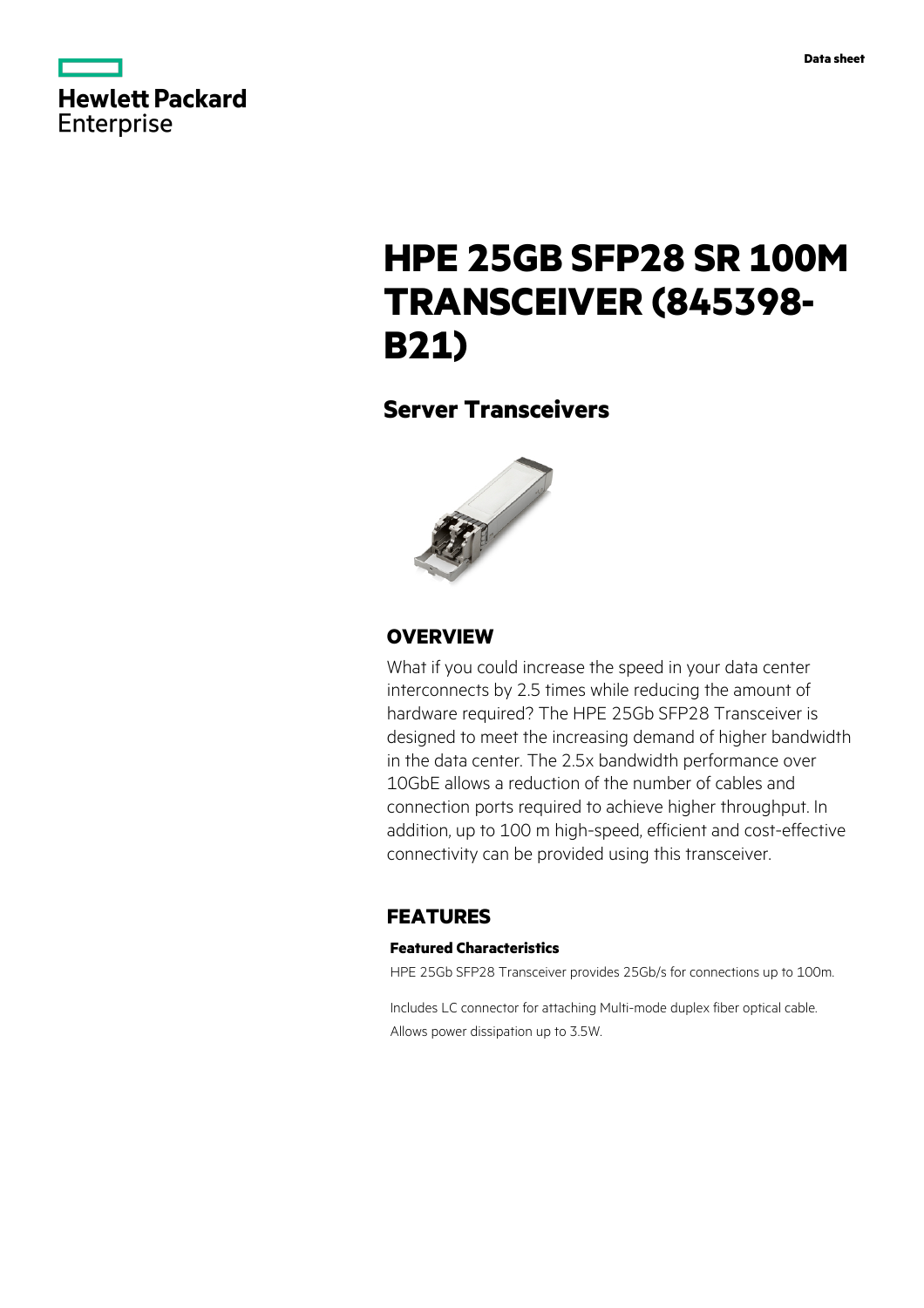**COMPUTE** 

| <b>Technical specifications</b>    | HPE 25Gb SFP28 SR 100m Transceiver |
|------------------------------------|------------------------------------|
| <b>Product Number</b>              | 845398-B21                         |
| <b>Product Dimensions (metric)</b> | $13.8 \times 55.7 \times 11.9$ mm  |
| Weight                             | 19.2 <sub>q</sub>                  |
|                                    |                                    |

## **Technical specifications HPE 25Gb SFP28 SR 100m Transceiver**